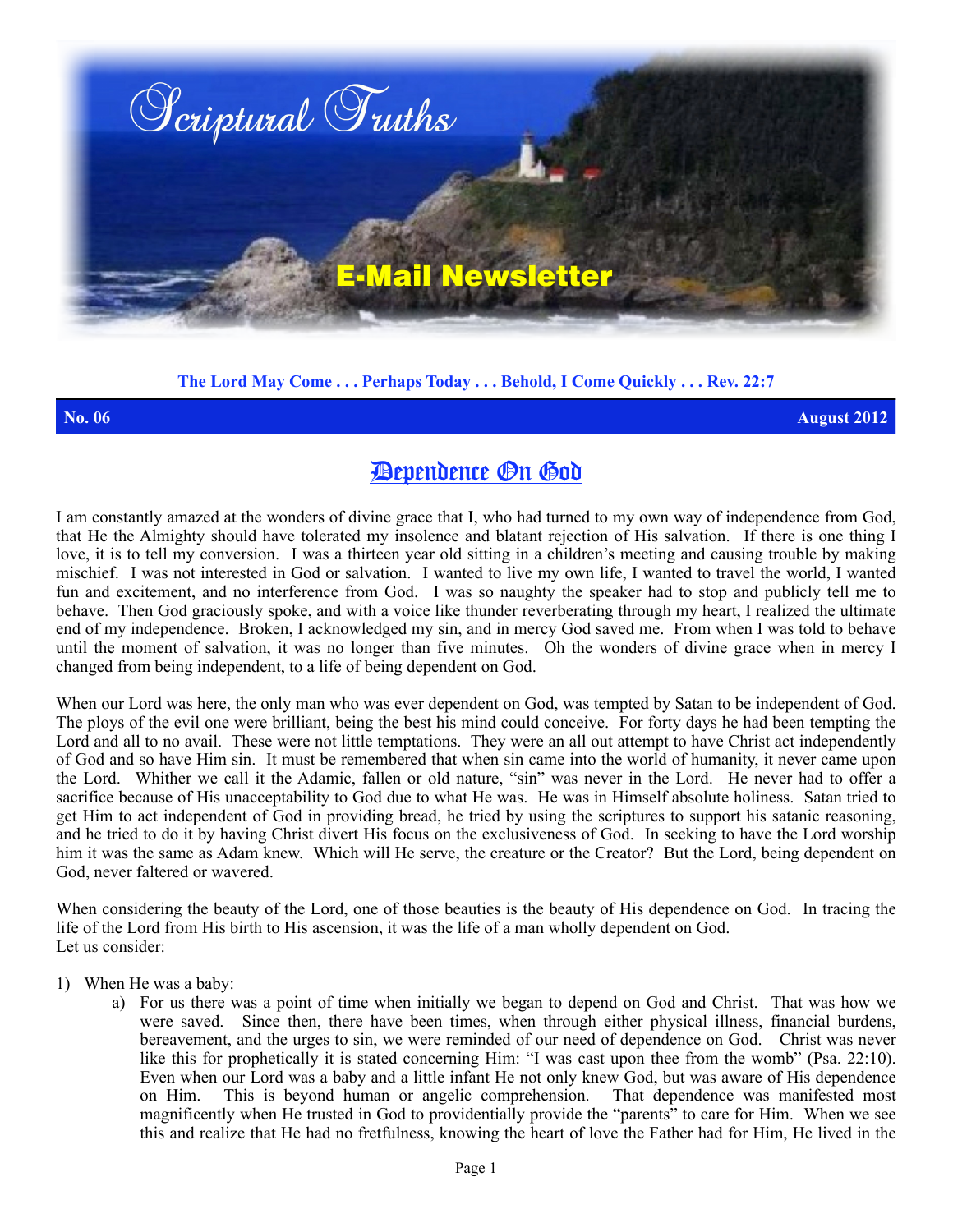quiet confidence and peace of God. Glorious is this God, depending on a third party to care for Him in His infancy.

- 2) When He was a man in public life:
	- a) Anyone in public life knows that it can be very stressful. People are constantly watching and judging them by a higher standard. The Lord knew the reality of this. For instance:
		- i) There was a day when He was being criticized by the religious leaders. In such a case it is only natural to take the initiative and modify ones behavior, or backpedal some expressions, or criticize the criticizers exposing their faults. The Lord, being dependent on God, spoke a parable and then leaving it with God said: "Wisdom is justified of all her children" (Lk. 7:30-35).
		- ii) On the same day a Pharisee invited Him into his home and made a feast. Then to the horror of those gathered, a prostitute came in, and weeping, kissing His feet, and anointing them with the ointment, the Pharisee began an inward critique of Christ. The Lord again speaks a parable and then declares that "her sins which are many, are forgiven" (Lk. 7:36-48). This is followed by the further critiquing of those who sat at the feast. Now, does the Lord defend His declaration of forgiveness, or give further evidence of His deity to do such a thing? He leaves it to God to justify Him.
		- iii) When there is serious illness or death of a friend or loved one, it is an automatic that we go to be with the sick individual or to be with the family in the case of the death. The Lord hears that Lazarus was sick, and then knows he has died. Had he acted independent of God, and on that which is naturally expected, he would have gone immediately to the bereaved sisters. Rather we read: "He abode two days still in the same place where He was" (Jn. 11:6). Humanly speaking, He had some explaining to do, and the sisters made no quibbling about it, for they said: "If thou hadst been here, my brother had not died" (Jn. 11:21, 32). However, He had no explaining to do. He was living in fulness of fellowship with God, "ignoring" the questioning of others, and the wisdom of going to Judea (Jn. 11:8). He will move in dependence on God to justify Him. Then at the tomb He cries: "Lazarus, come forth" (Jn. 11:43) and from the regions of the dead Lazarus walks from the tomb alive! That day Martha, Mary, and others, learned that: "He is the resurrection and the life" (Jn. 11:25). God justified Him for His dependence and submission to Him.
- 3) In Gethsemane:
	- a) The writer to the Hebrews adds data about the experience of the Lord in Gethsemane that is not found in the gospels. The Holy Spirit caused several truths peculiar to Hebrews to be emphasized:
		- i) He cried "with strong crying and tears" (Heb.  $5:7$ )
		- ii) "Unto Him that was able to save Him from death" (Heb. 5:7)
		- iii) "Was heard in that He feared" (Heb. 5:7)
	- b) In this prayer the Lord expressed His dependence on God to raise Him from the dead. The richness of this is the contrast between our death and His. We are forced to believe God and depend on Him for resurrection because we can do nothing else. Christ knew the purposes of God for Him, and yet deliberately entered the citadel of Satan and depended on God to raise Him from the dead. What a man!
- 4) During the trials:
	- a) The Lord was before Pilate, and looking at the lowly Nazarene standing before him, in pompous imagined superiority said: "Knowest thou not that I have power to crucify thee, and have power to release thee?" (Jn. 19:10). The Lord answers: "Thou couldest have no power at all against me, except it were given thee from above". What a declaration! This was no poor quivering individual whose words belied his inward feelings. He knew all was in the hands of God. It was God who had put Pilate in this governmental position, it was God who had given Pilate life and in that age, it was God who had Christ before Pilate, and it was God who was working out His own purposes. His brow knew no furrows from concern, His mind knew no distraction from worry, and His heart knew no stressing from anxiety. He lived in perfect peace for He lived in the full knowledge that God was in control.
- 5) In Glorification
	- a) What is the end of the man whom God delights to honour, for the man who lived His pilgrimage in dependence on God? God never let His "Holy One to see corruption" (Psa. 16:10); "God hath highly exalted Him, and hath given Him a name which is above every name" (Phil. 2:9).